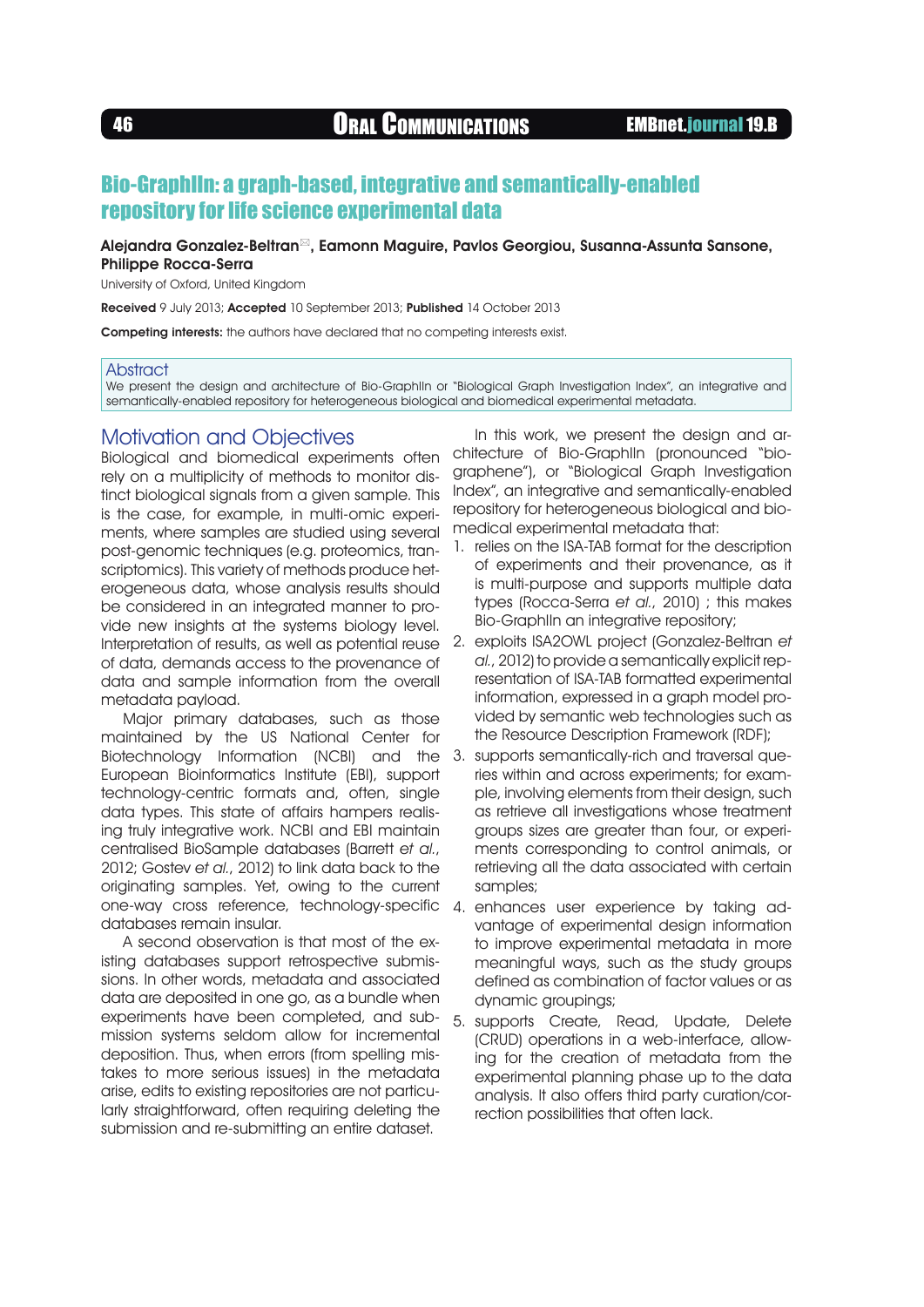# EMBnet.journal 19.B **ORAL COMMUNICATIONS** 47

This work improves over existing components from positories and their functionalities. We also conthe Investigation/Study/Assay (ISA) Infrastructure (Rocca-Serra et al., 2010), described briefly in the following paragraphs. The ISA infrastructure is a metadata tracking framework that was designed to deal with multi-omic experiments and it is based on three pillars:

- 1. the multi-purpose ISA-TAB format for the description of the experimental design, factors, what is being measured, the characteristics of the samples, the technology used, the assays, and so on;
- 2. a software suite allowing for the curation, creation, conversion to other formats such as those supported by public data repositories and RDF/OWL, links to analysis platforms and publication to data journals (Rocca-Serra et al., 2010; Maguire et al., 2013; Gonzalez-Beltran et al., 2013);
- 3. an international and active user community grouped in the ISA commons (Sansone et al., 2012).

The ISA infrastructure has implemented components for data persistence, namely: the [Bio-](https://github.com/ISA-tools/BioInvIndex)Investigation Index<sup>1</sup> (BII) web-application, database and database manager tool. These components have been successfully used in systems such as the Stem Cell Discovery Engine (Ho Sui et al., 2012). Contrary to other omics data repositories, as the BII is based on ISA, it supports multiple data types, without the need for a federated infrastructure where each data type is stored in a different endpoint. Similar to other data repositories, BII supports browsing of the stored experiments, comprehensive free text search, filtering according to organism, measurement, technology and platform, and programmatic access. However, BII is 'read only' and does not exploit any semantic features, nor does it allow 'slicing and dicing' across datasets. Bio-GraphIIn is the new generation of the BII and is designed to extend BII's functionality as per the five points above, addressing requests obtained from our user community.

## **Methods**

### Graphical user interface (GUI) and database backend - requirements elicitation.

In order to gather the requirements for the Bio-GraphIIn system, we analysed existing data retacted a number of biologists, some within the ISA commons and others not familiar with the ISA infrastructure, and performed semi-structured interviews. The main outcomes of this requirement analysis phase are the basis for the new functionality. This includes the support for CRUD operations, the GUI views at each level of the ISA hierarchy, the ability to retrieve raw and derived data files from samples that satisfy certain conditions on their characteristics across multiple experiments, which depicts not only explicit metadata from ISA-TAB but also elements from the experimental design, such as study groups. In terms of the interface design, biologists have once again stated their preference for spreadsheet-like interfaces, so Bio-GraphIIn relies on a tabular format for ISA-TAB creation.

#### Service-oriented architecture and implementation details

Figure 1 depicts the modular software architecture of the Bio-GraphIIn system. The web application is based on the [Django Web Framework2](http://djangoproject.com/) and it relies on two RESTful web services when creating or uploading datasets: one for validation of the ISA-TAB files (wrapping the ISAvalidator code) and another one for conversion to RDF (wrapping the ISA2OWL conversion code). In addition, the system persists the graph representation of the ISA-TAB datasets into a graph database, and relies on SPARQL queries through a Storage And Inference Layer (SAIL), using the [TinkerPop open](http://www.tinkerpop.com/) $source stock<sup>3</sup>$  to interact with the Graphical User Interface.

### Experimental metadata representation using semantic web and graph technologies.

The ISA-TAB format lends itself very well for a graph representation, as it describes the experimental workflow: material entities and data files can be represented as graph nodes, whose transformations are described by processes, specified in experimental protocols. The ISA2OWL project (Gonzalez-Beltran et al., 2012) has developed a semantic representation of the ISA-TAB syntax, where the relationships between the highly interconnected ISA elements is made explicit and tagged with ontology terms. These include, for example, the relationships among material and data nodes and their related ISA processes. This

<sup>1</sup> <https://github.com/ISA-tools/BioInvIndex>

<sup>2</sup> <http://djangoproject.com/>

<sup>3</sup> <http://www.tinkerpop.com/>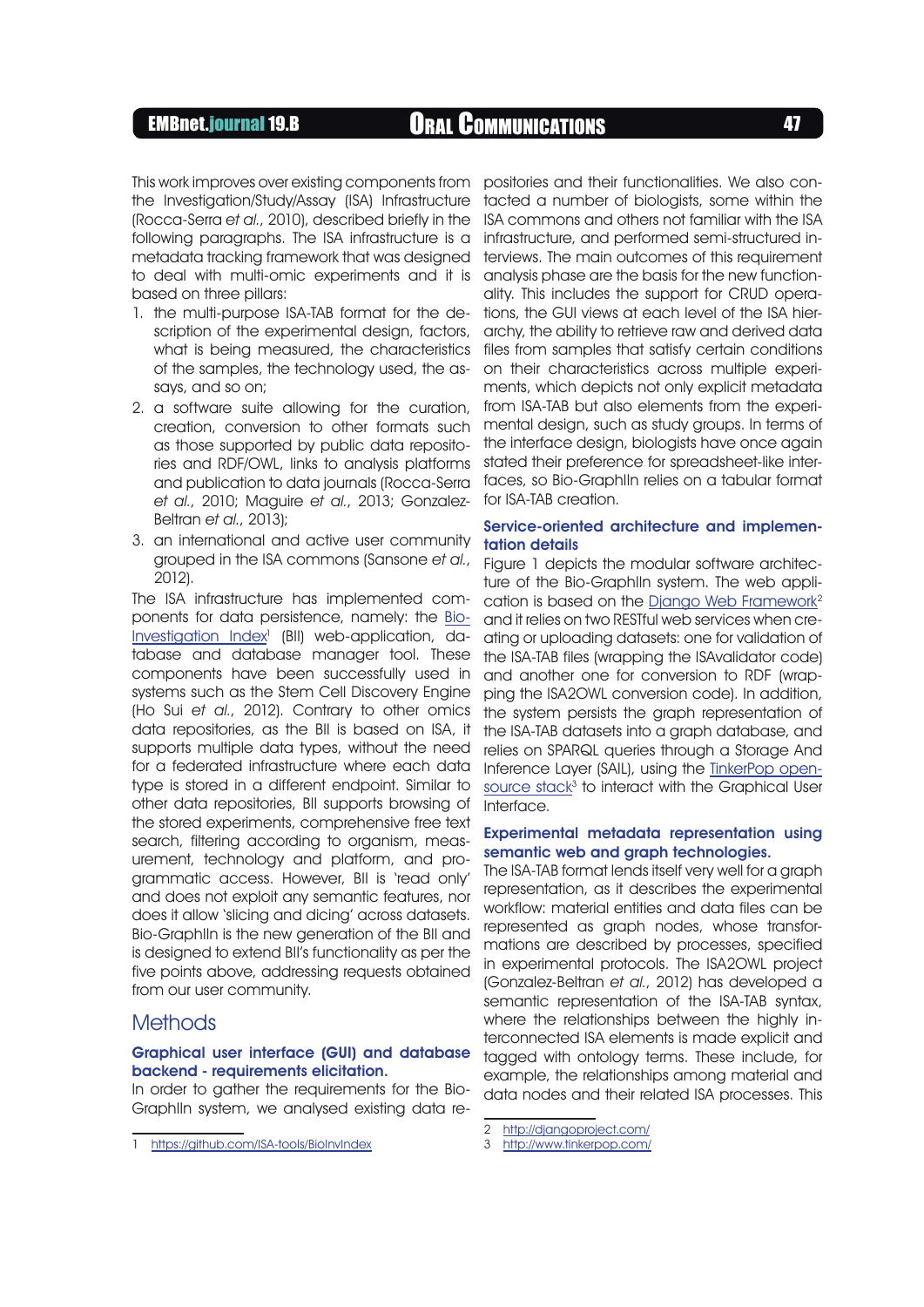48 Oral Communications EMBnet.journal 19.B



Figure 1. the software architecture of the Bio-GraphIIn system.

representation also allows to build links to external resources (e.g. publications, chemical compounds used in the description of experiments). The ISA2OWL component has been designed to support multiple semantic frameworks, which are specified through mapping files.

Graph databases, CRUD and query operations For data persistence, Bio-GraphIIn relies on graph database technologies to exploit their ability to deal with highly interconnected data, their scalability and performance. In particular, their use was chosen due to the requirement to perform traversal queries such as those that relate samples to their associated data files. In order to be able to evaluate different existing technologies, the implementation relies on the [TinkerPop](http://www.tinkerpop.com/) [Blueprints](http://www.tinkerpop.com/)<sup>4</sup>, a generic property graph model analogous to Java DataBase Connectivity (JDBC) but for graph databases. This implementation decision will allow us to evaluate different graph

database implementations, including neo4j and RDF triple stores (e.g. Sesame).

As regards the CRUD operations, we expect update/delete operations to be more efficient with the underlying graph representation than storing the tabular representation (Brandizi et al., 2012). For the query operations, we will also evaluate their performance for different underlying databases and present the preliminary results.

## Results and Discussion

In this work, we presented the design and architecture of Bio-GraphIIn, a graph-based, integrative and semantically-enabled repository for heterogeneous biological and biomedical experimental data. Bio-GraphIIn is composed of a web application interface and a graph database back-end. It relies on a graph data model, as offered by semantic-web technologies such as RDF and OWL, to represent ISA-TAB datasets that describe biological and biomedical experiments relying on a variety of technologies.

<sup>4</sup> <http://www.tinkerpop.com/>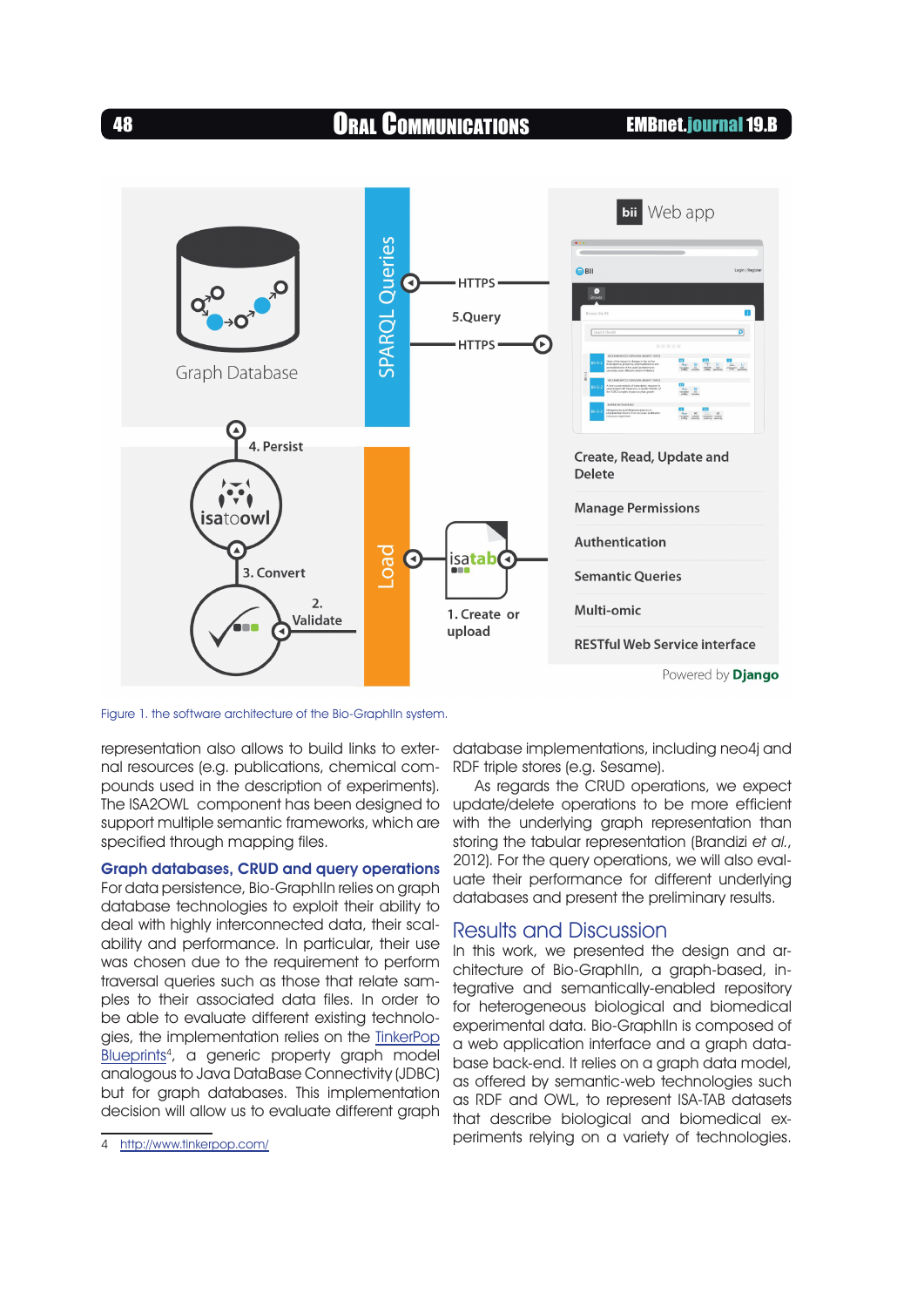# EMBnet.journal 19.B CORAL COMMUNICATIONS 49



#### Figure 2. a screenshot of the Bio-GraphIIn system.

As ISA-TAB describes the experimental workflows, from the characteristics and preparation of the samples up to the data analysis performed and summary of results, Bio-GraphIIn supports the tracking of data provenance. Given the graph representation, traversal queries from samples to associate metadata are easily implemented. The latest instantiation of the [Bio-GraphIIn da](http://bii.oerc.ox.ac.uk)tabase<sup>5</sup> is available on-line (see Figure 2 for a screenshot).

During the presentation, we will show the application using concrete multi-omic datasets and the operations that can be performed with them, and show our preliminary results on the performance analysis for uploading ISA-TAB datasets and for the CRUD operations implemented.

As future work, we will add a versioning feature. We will also investigate ways to associate the Bio-GraphIIn system with resources such as the Refinery Platform<sup>6</sup>, a Django-based system for the integration of visualization and analysis of large-scale biological data based on the ISA-TAB format.

### Acknowledgements

AGB, EM, SAS and PRS would like to thank their funding support to BBSRC BB/I000771/1, BB/I025840/1 and BB/J020265/1, EU COSMOS EC312941 and the University of Oxford e-Research Centre.

#### **References**

Barrett T, et al. (2012) BioProject and BioSample databases at NCBI: facilitating capture and organization of metadata. Nucleic Acid Research 40(Database issue), D57–D63. doi: [10.1093/nar/gkr1163](http://dx.doi.org/Figure 2. a screenshot of the Bio-GraphIIn system.)

6 <http://refinery-platform.org/>

<sup>5</sup> <http://bii.oerc.ox.ac.uk>